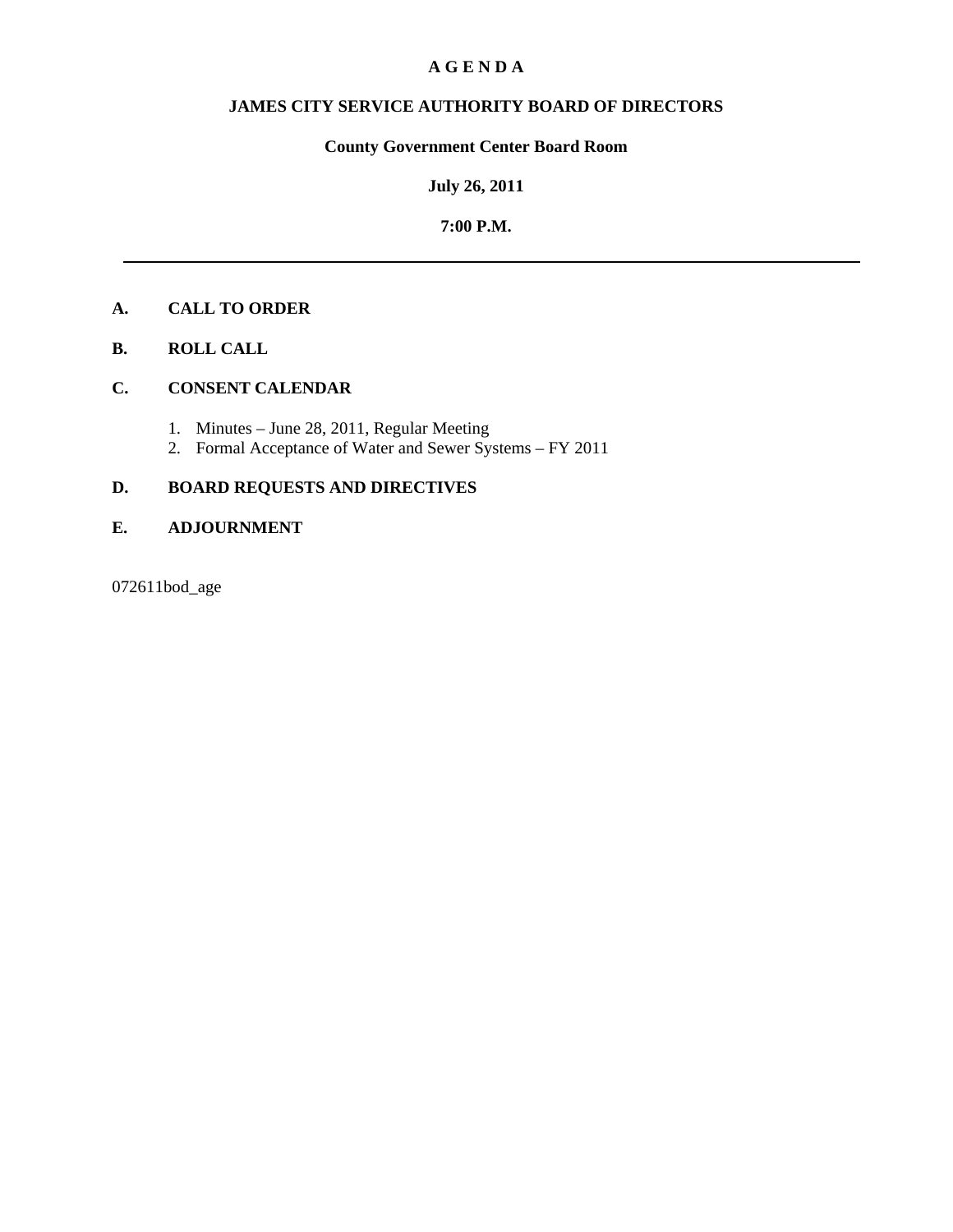# AGENDA ITEM NO. C-I

# AT A REGULAR MEETING OF THE BOARD OF DIRECTORS OF THE JAMES CITY SERVICE

# AUTHORITY, JAMES CITY COUNTY, VIRGINIA,HELD ON THE 28TH DAY OF JUNE 2011, AT

# 8:09 P.M. IN THE COUNTY GOVERNMENT CENTER BOARD ROOM, 101 MOUNTS BAY ROAD,

# JAMES CITY COUNTY, VIRGINIA.

# A. CALL TO ORDER

## B. ROLLCALL

James G. Kennedy, Chairman James O. Icenhour, Jr., Vice Chairman Mary K. Jones Bruce C. Goodson John J. McGlennon

Robert C. Middaugh, Secretary Leo P. Rogers, County Attorney Larry M. Foster, General Manager

## C. CONSENT CALENDAR

Mr. McGlennon requested Item No.2, Resolution Establishing that Virginia Retirement System (VRS) Plan 2 Employees will Pay the Five Percent Employee Share of their VRS Retirement Contribution, be pulled for further discussion.

Mr. Goodson made a motion to approve the May 24,2011, Regular Meeting minutes.

On a roll call vote, the vote was AYE: Goodson, McGlennon, Icenhour, Jones, Kennedy, (5). NAY: (0).

Mr. Foster stated this item is a companion resolution to the one approved by the Board of Supervisors. It requires VRS Plan 2 employees, those hired after July 1, 2010, to pay the five percent employee share to their VRS Retirement. JCSA is a separate entity; the JCSA Board ofDirectors must approve this resolution for JCSA employees.

Mr. Goodson moved the resolution to be approved to keep the policy the same for both the County and Service Authority.

Mr. McGlennon opposed due to the State not taking action on what to instruct local governments to do on these policies.

Mr. Kennedy made a motion to approve the Virginia Retirement System Plan 2 resolution.

On a roll call vote, the vote was: AYE: Goodson, Jones, Kennedy (3). NAY: McGlennon, Icenhour (2).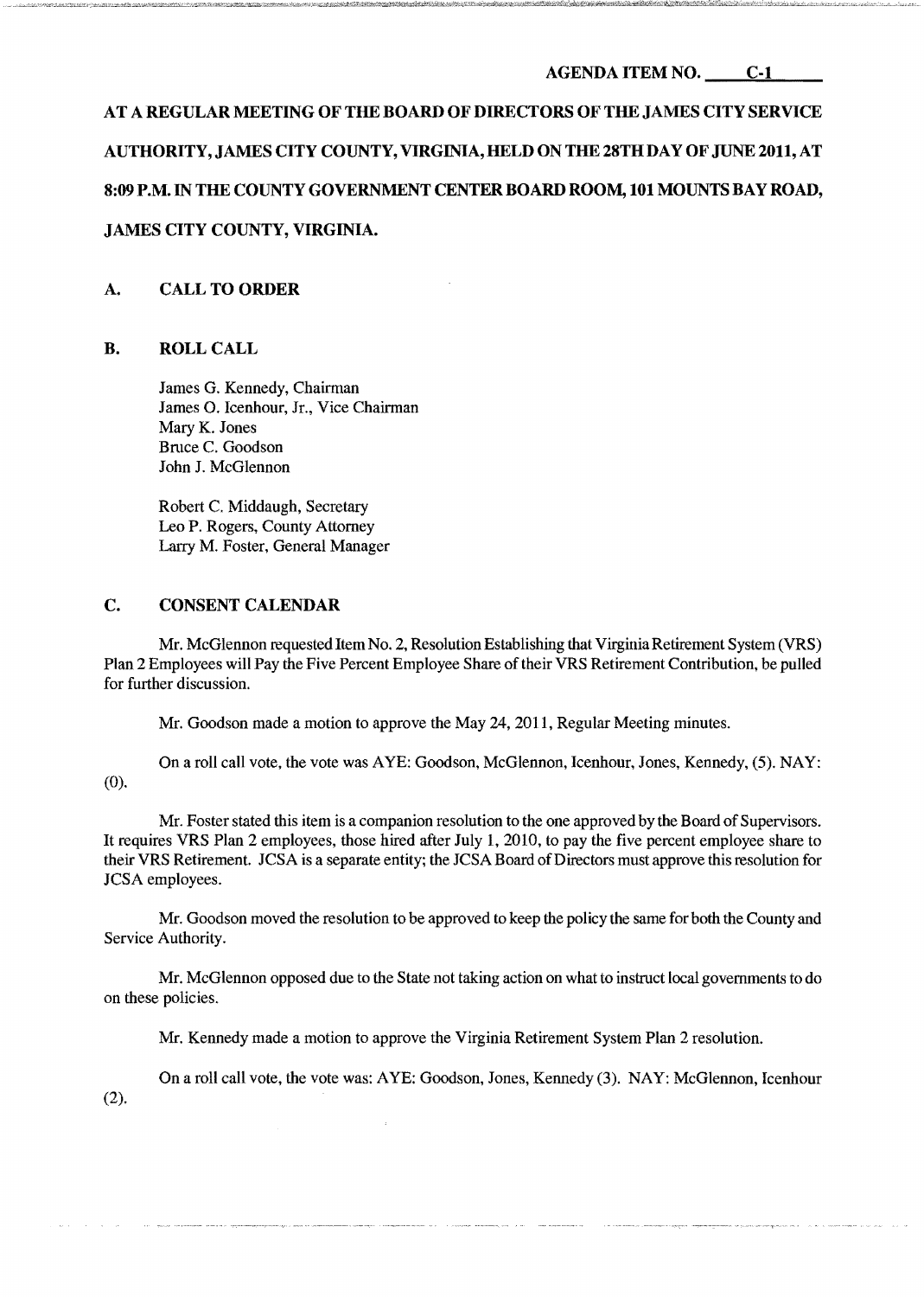## **RESOLUTION**

#### ESTABLISHING THAT VIRGINIA RETIREMENT SYSTEM CVRS) PLAN 2 EMPLOYEES WILL

#### PAY THE FIVE PERCENT EMPLOYEE SHARE OF THEIR RETIREMENT CONTRIBUTION

- WHEREAS, the Virginia General Assembly, in its 2010 session, passed legislation creating a separate retirement plan for those hired into Virginia Retirement System (VRS) covered positions on or after July 1, 2010, who were either new VRS members or prior members with no service credit, hereafter referred to as "Plan 2 employees"; and
- WHEREAS, the legislation allowed local governments the option of having Plan 2 employees pay all or part of the five percent employee portion of their retirement contribution; and
- WHEREAS, James City County elects to have Plan 2 employees participate in the cost of their retirement plan by paying all of the five percent member contribution through salary reduction in accordance with Internal Revenue Code § 414 (h); and
- WHEREAS, this election represents a long-term cost savings measure.
- NOW, THEREFORE, BE IT RESOLVED that the Board of Directors of the James City Service Authority, James City County, Virginia, hereby establishes that VRS Plan 2 employees will pay the five percent Virginia, Retirement System member contribution effective July 1,2011.

#### D. BOARD REQUESTS AND DIRECTIVES

Mr. Kennedy asked Mr. Foster about the water demands for the County during this time of year.

Mr. Foster stated that water usage is less than last year and moderate considering this time of year.

Mr. Goodson mentioned with less water demand that may mean less revenue.

Mr. Foster replied that there is no need for concern yet and the water demand is being monitored.

Mr. McGlennon mentioned an e-mail sent out by Mr. Foster about a waterline break and asked if the issue may be due to the water pipes being old and beyond the life expectancy of their usage.

Mr. Foster stated that it is hard to determine if the pipes have reached their life expectancy. He mentioned some of the pipes in that area were put in 30 years ago.

Mr. McGlennon mentioned some areas in the County having issues with water leakage due to old pipes.

Mr. Foster replied the areas in question are Route 5 and Jamestown Road Corridor which pipes were installed during the 1980 to 1985 time frame.

Mr. McGlennon stressed his concern that the Service Authority be able to keep up with the infrastructure repair needs.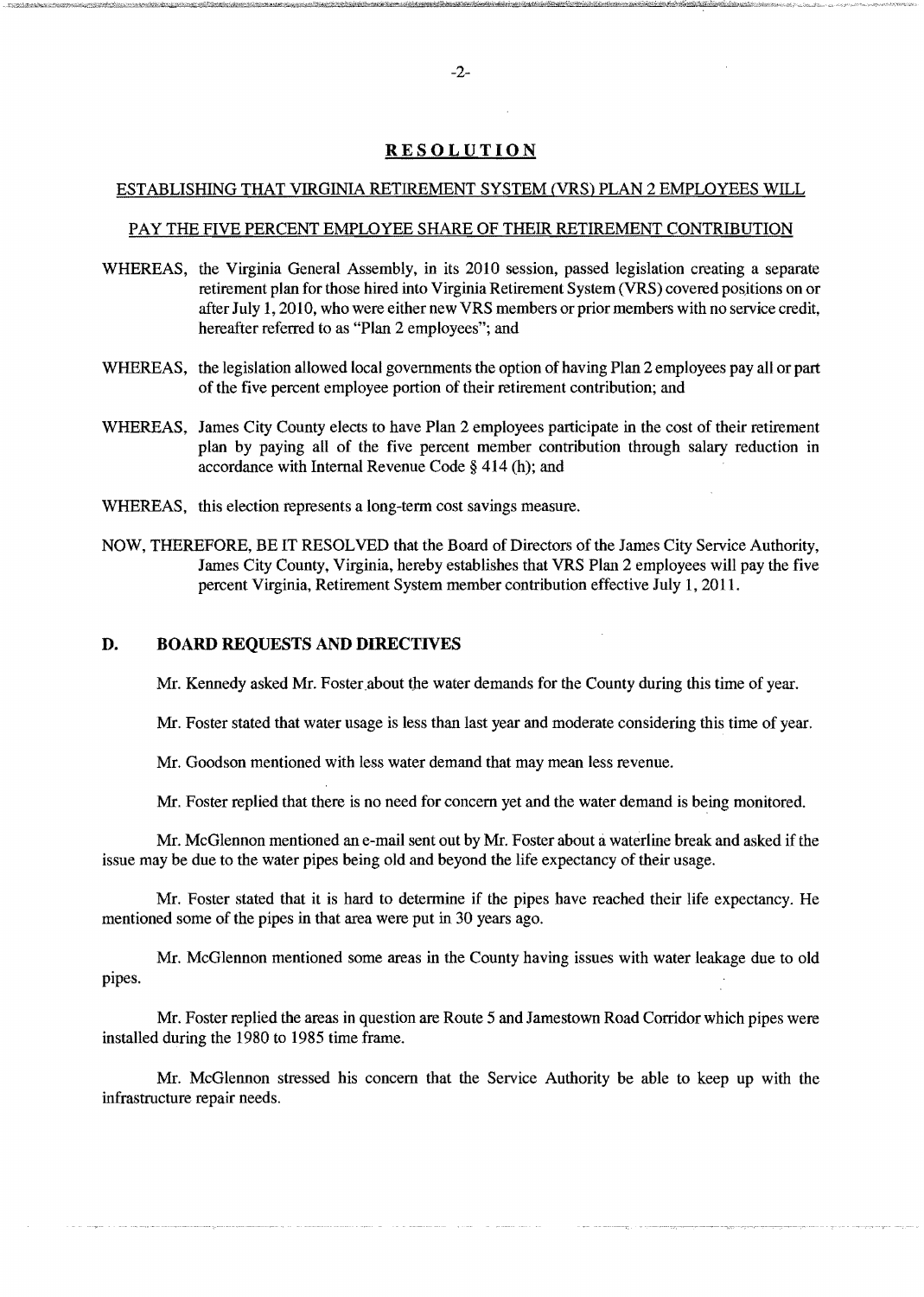Mr. Foster stated that staff are monitoring the pipes to see if the pipes would have to be replaced over time.

Mr. Goodson mentioned water failures that were reported by citizens. He asked Mr. Foster if his department noticed the water pressure decreasing or if they were alerted to the problem by citizens.

Mr. Foster stated the decrease was noticed in those types of waterline breaks, but they cannot determine what or which location this has occurred.

Mr. Goodson asked about technologies, such as sensors, that could provide quick notice on exact locations for breaks.

Mr. Foster mentioned he is aware of sensors; however, they are very costly. He further stated the JCSA is generally aware very quickly when a break has occurred and its general location, just not the exact location.

#### E. ADJOURNMENT

Mr. McGlennon made a motion to adjourn.

On a roll call vote, the vote was: AYE: Goodson, McGlennon, Icenhour, Jones, Kennedy (5). NAY: (0).

At 8:19 p.m. Mr. Kennedy adjourned the Board of Directors.

Robert C. Middaugh

Secretary to the Board

062811bod\_min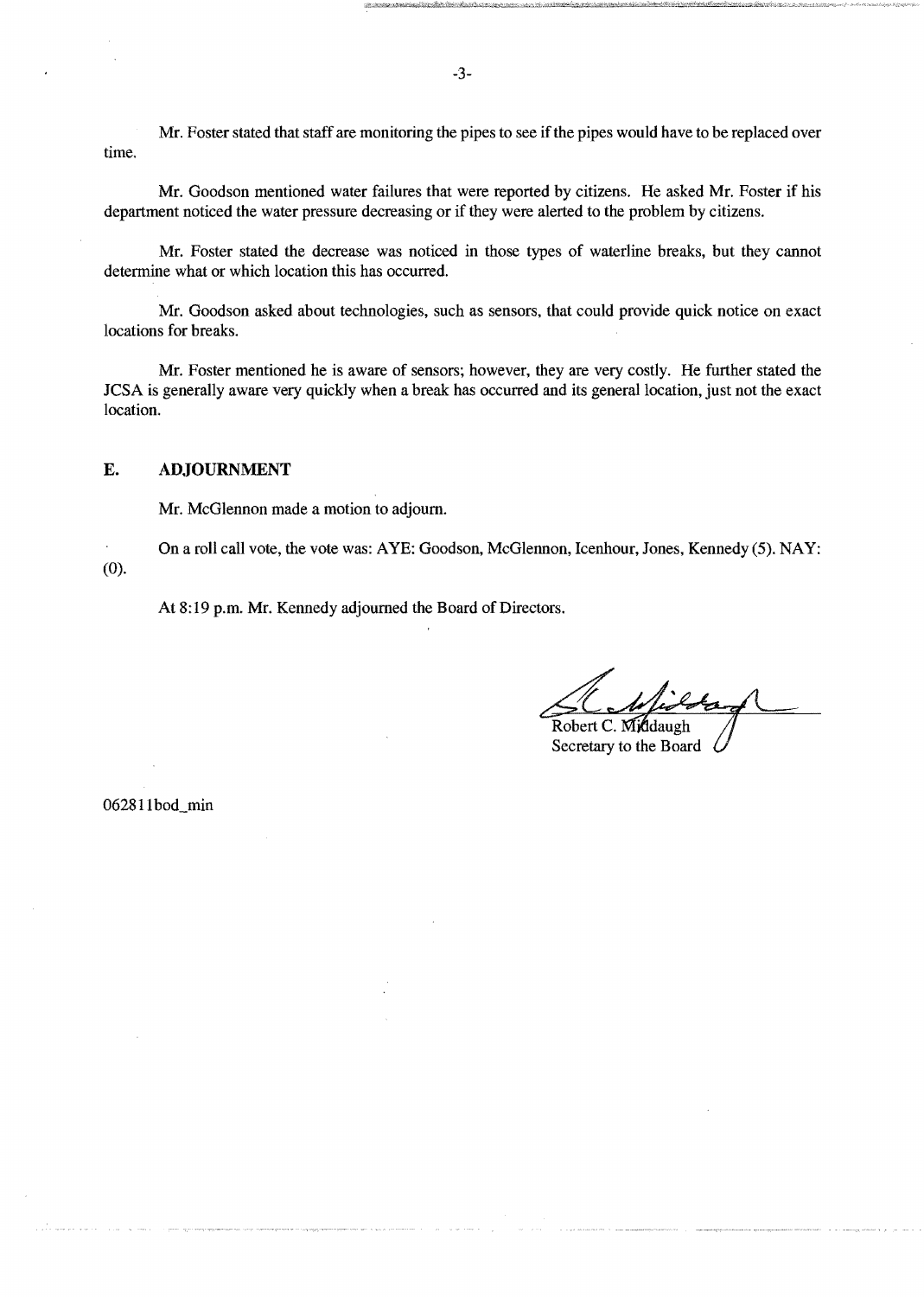# **AT A REGULAR MEETING OF THE BOARD OF DIRECTORS OF THE JAMES CITY SERVICE AUTHORITY, JAMES CITY COUNTY, VIRGINIA, HELD ON THE 28TH DAY OF JUNE 2011, AT 8:09 P.M. IN THE COUNTY GOVERNMENT CENTER BOARD ROOM, 101 MOUNTS BAY ROAD, JAMES CITY COUNTY, VIRGINIA.**

# **A. CALL TO ORDER**

# **B. ROLL CALL**

James G. Kennedy, Chairman James O. Icenhour, Jr., Vice Chairman Mary K. Jones Bruce C. Goodson John J. McGlennon

Robert C. Middaugh, Secretary Leo P. Rogers, County Attorney Larry M. Foster, General Manager

## **C. CONSENT CALENDAR**

 Mr. McGlennon requested Item No. 2, Resolution Establishing that Virginia Retirement System (VRS) Plan 2 Employees will Pay the Five Percent Employee Share of their VRS Retirement Contribution, be pulled for further discussion.

Mr. Goodson made a motion to approve the May 24, 2011, Regular Meeting minutes.

 On a roll call vote, the vote was AYE: Goodson, McGlennon, Icenhour, Jones, Kennedy, (5). NAY: (0).

 Mr. Foster stated this item is a companion resolution to the one approved by the Board of Supervisors. It requires VRS Plan 2 employees, those hired after July 1, 2010, to pay the five percent employee share to their VRS Retirement. JCSA is a separate entity; the JCSA Board of Directors must approve this resolution for JCSA employees.

 Mr. Goodson moved the resolution to be approved to keep the policy the same for both the County and Service Authority.

 Mr. McGlennon opposed due to the State not taking action on what to instruct local governments to do on these policies.

Mr. Kennedy made a motion to approve the Virginia Retirement System Plan 2 resolution.

 On a roll call vote, the vote was: AYE: Goodson, Jones, Kennedy (3). NAY: McGlennon, Icenhour (2).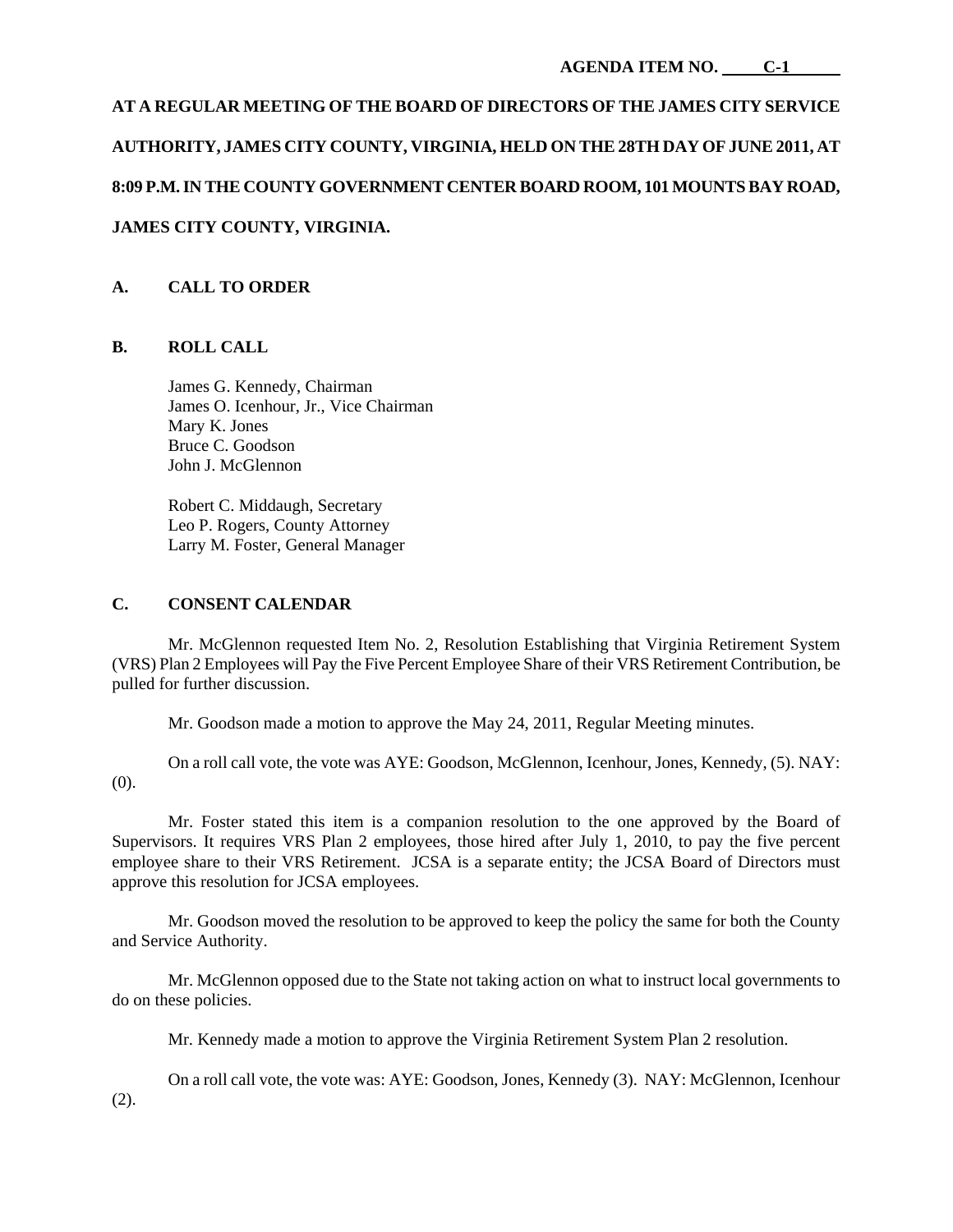# **R E S O L U T I O N**

#### ESTABLISHING THAT VIRGINIA RETIREMENT SYSTEM (VRS) PLAN 2 EMPLOYEES WILL

#### PAY THE FIVE PERCENT EMPLOYEE SHARE OF THEIR RETIREMENT CONTRIBUTION

- WHEREAS, the Virginia General Assembly, in its 2010 session, passed legislation creating a separate retirement plan for those hired into Virginia Retirement System (VRS) covered positions on or after July 1, 2010, who were either new VRS members or prior members with no service credit, hereafter referred to as "Plan 2 employees"; and
- WHEREAS, the legislation allowed local governments the option of having Plan 2 employees pay all or part of the five percent employee portion of their retirement contribution; and
- WHEREAS, James City County elects to have Plan 2 employees participate in the cost of their retirement plan by paying all of the five percent member contribution through salary reduction in accordance with Internal Revenue Code § 414 (h); and
- WHEREAS, this election represents a long-term cost savings measure.
- NOW, THEREFORE, BE IT RESOLVED that the Board of Directors of the James City Service Authority, James City County, Virginia, hereby establishes that VRS Plan 2 employees will pay the five percent Virginia, Retirement System member contribution effective July 1, 2011.

## **D. BOARD REQUESTS AND DIRECTIVES**

Mr. Kennedy asked Mr. Foster about the water demands for the County during this time of year.

Mr. Foster stated that water usage is less than last year and moderate considering this time of year.

Mr. Goodson mentioned with less water demand that may mean less revenue.

Mr. Foster replied that there is no need for concern yet and the water demand is being monitored.

 Mr. McGlennon mentioned an e-mail sent out by Mr. Foster about a waterline break and asked if the issue may be due to the water pipes being old and beyond the life expectancy of their usage.

 Mr. Foster stated that it is hard to determine if the pipes have reached their life expectancy. He mentioned some of the pipes in that area were put in 30 years ago.

 Mr. McGlennon mentioned some areas in the County having issues with water leakage due to old pipes.

 Mr. Foster replied the areas in question are Route 5 and Jamestown Road Corridor which pipes were installed during the 1980 to 1985 time frame.

 Mr. McGlennon stressed his concern that the Service Authority be able to keep up with the infrastructure repair needs.

Mr. Foster stated that staff are monitoring the pipes to see if the pipes would have to be replaced over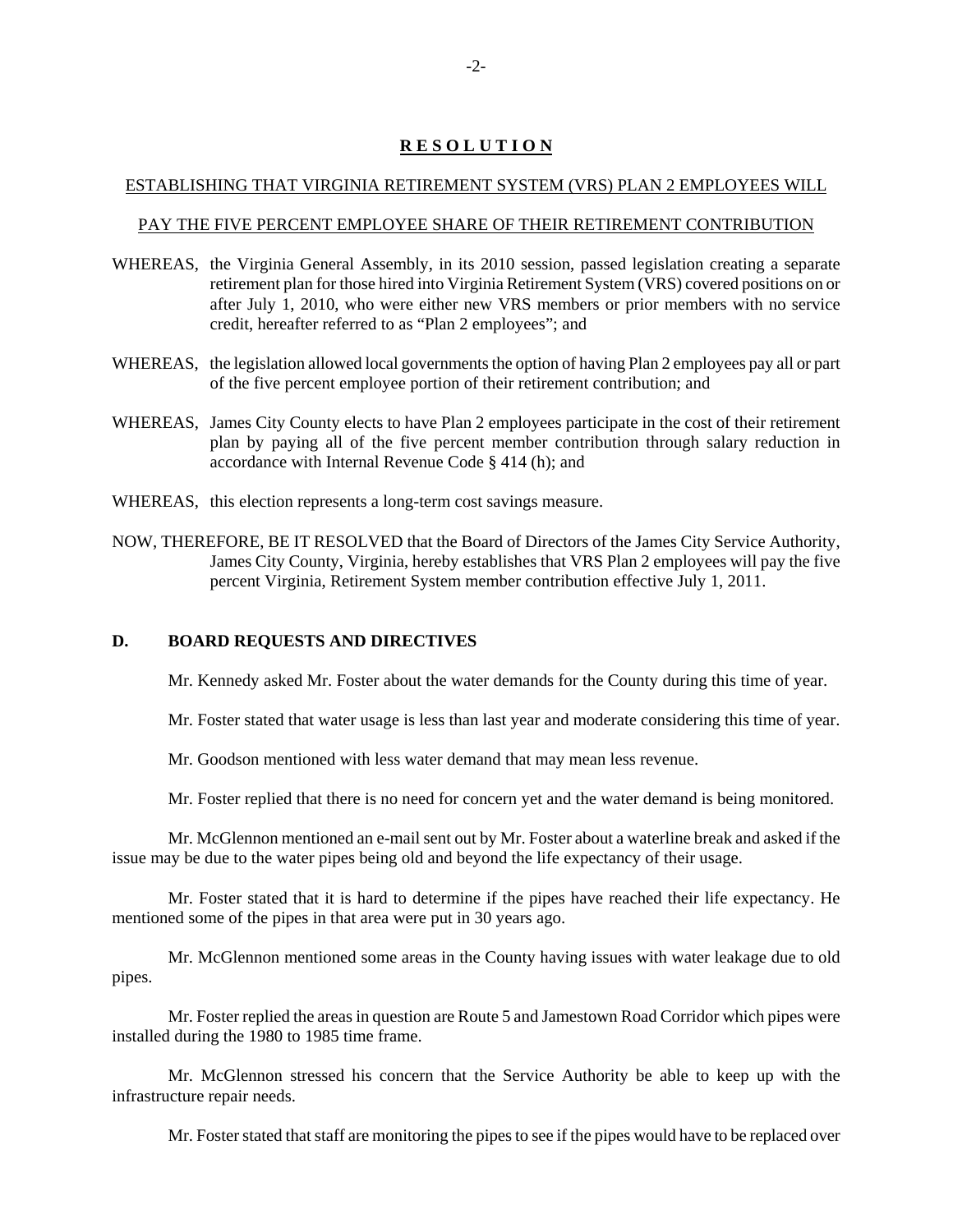time.

 Mr. Goodson mentioned water failures that were reported by citizens. He asked Mr. Foster if his department noticed the water pressure decreasing or if they were alerted to the problem by citizens.

 Mr. Foster stated the decrease was noticed in those types of waterline breaks, but they cannot determine what or which location this has occurred.

 Mr. Goodson asked about technologies, such as sensors, that could provide quick notice on exact locations for breaks.

 Mr. Foster mentioned he is aware of sensors; however, they are very costly. He further stated the JCSA is generally aware very quickly when a break has occurred and its general location, just not the exact location.

#### **E. ADJOURNMENT**

Mr. McGlennon made a motion to adjourn.

 On a roll call vote, the vote was: AYE: Goodson, McGlennon, Icenhour, Jones, Kennedy (5). NAY: (0).

At 8:19 p.m. Mr. Kennedy adjourned the Board of Directors.

Robert C. Middaugh Secretary to the Board

\_\_\_\_\_\_\_\_\_\_\_\_\_\_\_\_\_\_\_\_\_\_\_\_\_\_\_\_\_\_\_\_

062811bod\_min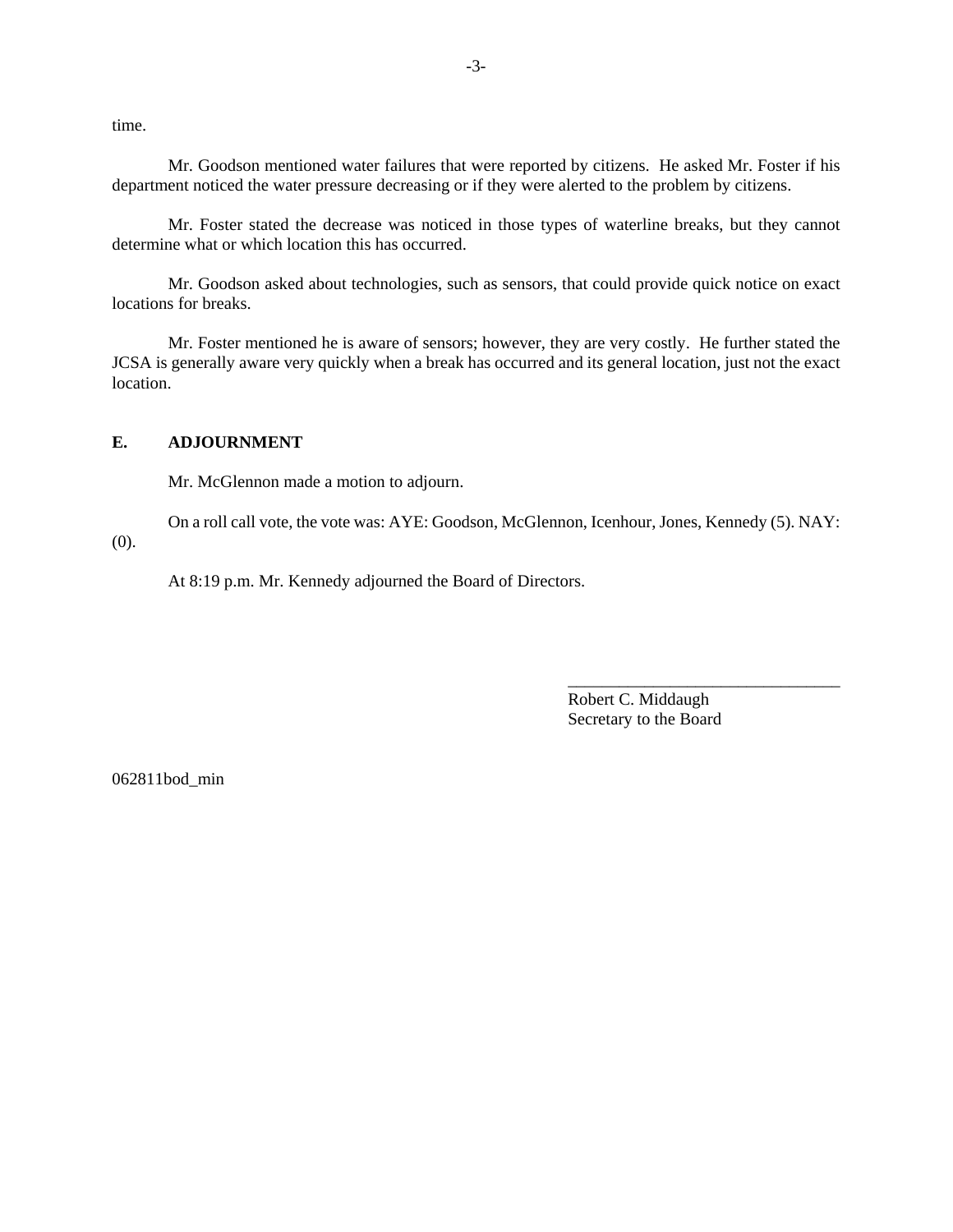# **MEMORANDUM COVER**



Subject: Formal Acceptance of Water and Sewer Systems - FY 2011

**Action Requested:** Shall the Board adopt the resolution accepting the dedication of water and sewer systems?

**Summary:** The James City Service Authority (JCSA) takes over the maintenance and operation of water and sewer sytems from developers throughout the year. At the end of each fiscal year a summary is prepared for all those systems that have been turned over to the JCSA. This action is the formal acceptance of those systems acquired during FY 2011.

Staff recommends approval of the attached resolution.

Fiscal Impact: Total water system infrastructure value is \$755,570 and total sewer system infrastructure value is \$1,000,490.

| No $\nabla$<br><b>FMS Approval, if Applicable:</b><br>Yes $\Box$ |                             |
|------------------------------------------------------------------|-----------------------------|
| <b>Assistant County Administrator</b>                            | <b>County Administrator</b> |
| Doug Powell                                                      | Robert C. Middaugh          |
|                                                                  | $ -$                        |

# **Attachments:**

- 1. Memorandum
- 2. Resolution

**Agenda Item No.: C-2** 

**Date: July 26, 2011** 

FAccptWtrSwr~cvr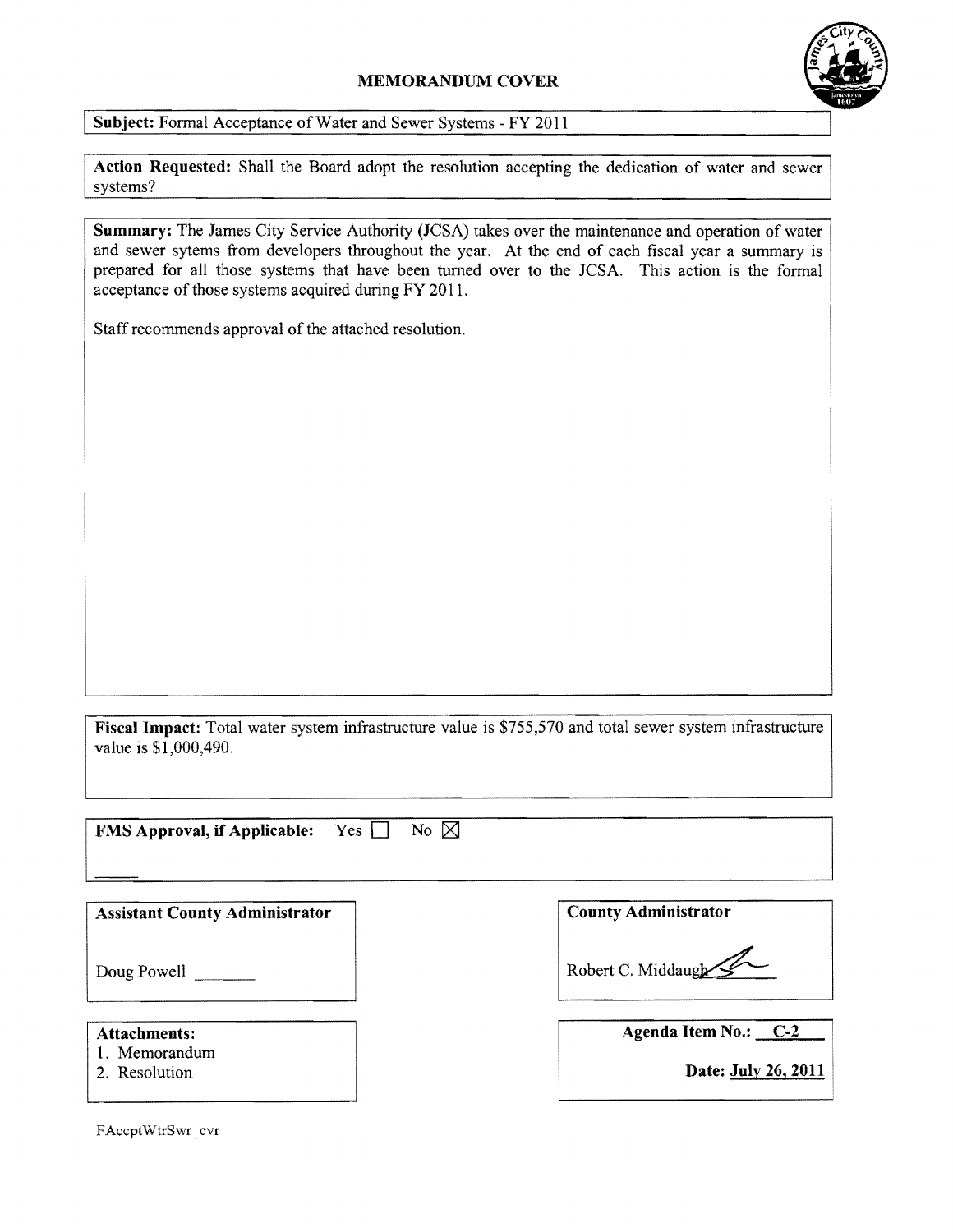# **MEMORANDUM**

DATE: July 26,2011

TO: The Board of Directors

FROM: Larry M. Foster, General Manager, James City Service Authority

SUBJECT: Formal Acceptance of Water and Sewer Systems - FY 2011

Attached is a resolution formally accepting water and sewer systems constructed and contributed to the James City Service Authority (JCSA) by developers during FY 2011. The resolution lists the value of the infrastructure at the time of completion.

Staff recommends adoption of the attached resolution accepting the dedication of the infrastructure.

Jaune 4 foster

LMF/nb FAccptWtrSwr\_mem

Attachment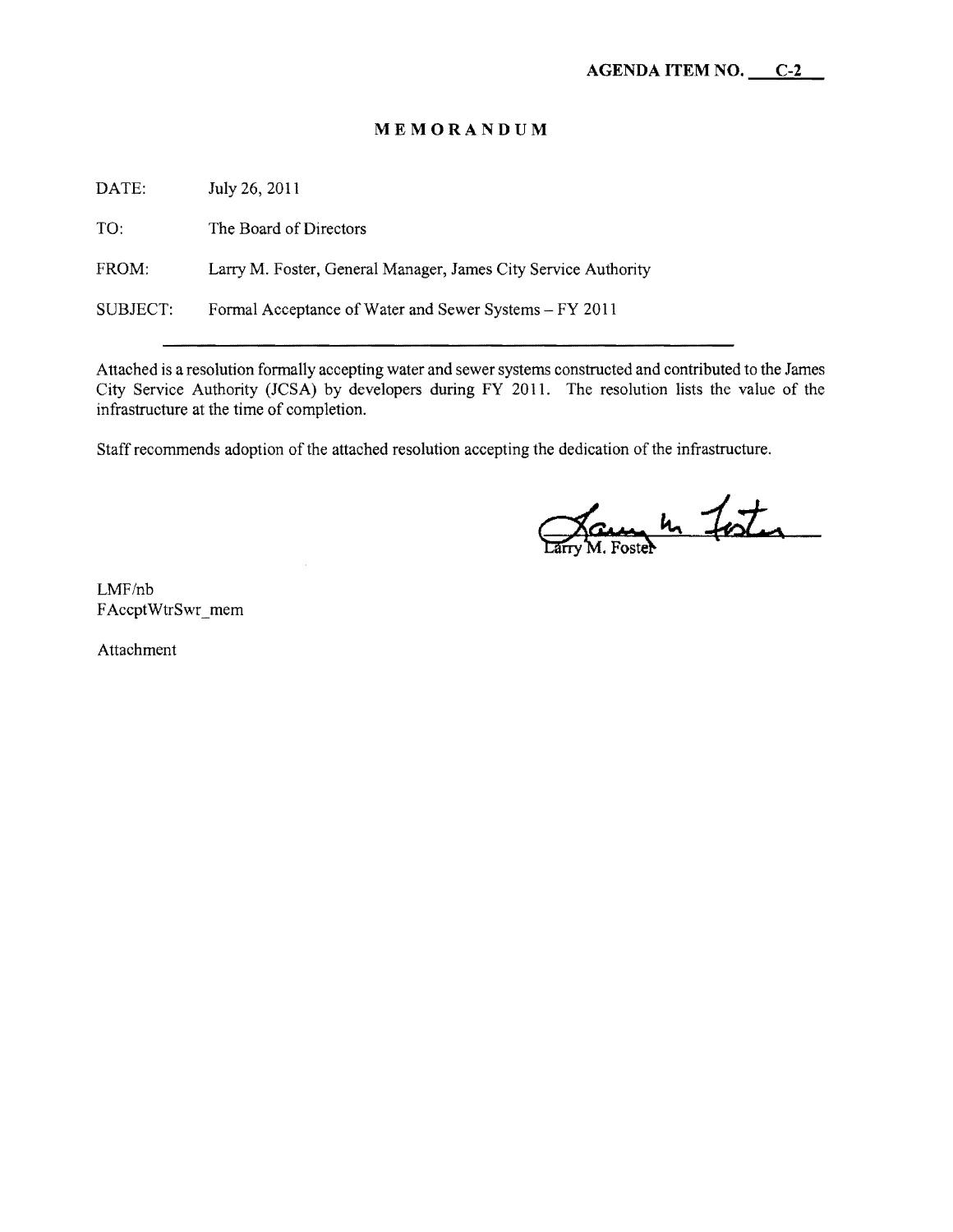## **RESOLUTION**

## FORMAL ACCEPTANCE OF WATER AND SEWER SYSTEMS - FY 2011

WHEREAS, certain water and sewer infrastructures have been constructed by developers and dedicated to the James City Service Authority (JCSA); and

## WHEREAS, these water and sewer infrastructures have been constructed in accordance with technical requirements of the JCSA.

NOW, THEREFORE, BE **IT** RESOLVED that the Board of Directors of the James City Service Authority, James City County, Virginia, does hereby formally accept the dedication of the water and sewer systems listed below, as of June 30, 2011.

#### Water Dedications

| Development                                                                |        | Value       |
|----------------------------------------------------------------------------|--------|-------------|
| <b>Beck Investment Subdivision</b>                                         |        | \$<br>2,850 |
| Freedom Park Water Main                                                    |        | 251,200     |
| Gilley Subdivision                                                         |        | 1,900       |
| Monticello Woods – Section 2B                                              |        | 156,800     |
| New Town - Block 11 Residential                                            |        | 107,100     |
| New Town $-$ Block 2                                                       |        | 76,850      |
| New Town - Pecan Square                                                    |        | 49,390      |
| New Town $-$ Section 4, Phase 2                                            |        | 99,380      |
| The Station at Norge - Apartments                                          |        | 10,100      |
|                                                                            | Total: | \$755,570   |
| <b>Sewer Dedications</b>                                                   |        |             |
|                                                                            |        |             |
| Development                                                                |        | Value       |
| <b>Beck Investment Subdivision</b>                                         |        | \$<br>2,940 |
| Gilley Subdivision                                                         |        | 21,900      |
| Kingsmill – Rivers Edge – Section $3$                                      |        | 38,640      |
|                                                                            |        | 44,205      |
| Kingsmill – Rivers Edge – Section 4<br>Kingsmill – Spencers Grant, Phase 1 |        | 271,570     |
| Monticello Woods - Section 2B                                              |        | 243,765     |
| New Town - Block 11 Residential                                            |        | 113,165     |
| New Town - Block 2                                                         |        | 106,340     |
| New Town – Pecan Square                                                    |        | 33,275      |
| New Town – Section 4, Phase 2                                              |        | 92,815      |
| The Station at Norge - Apartments                                          |        | 31,875      |